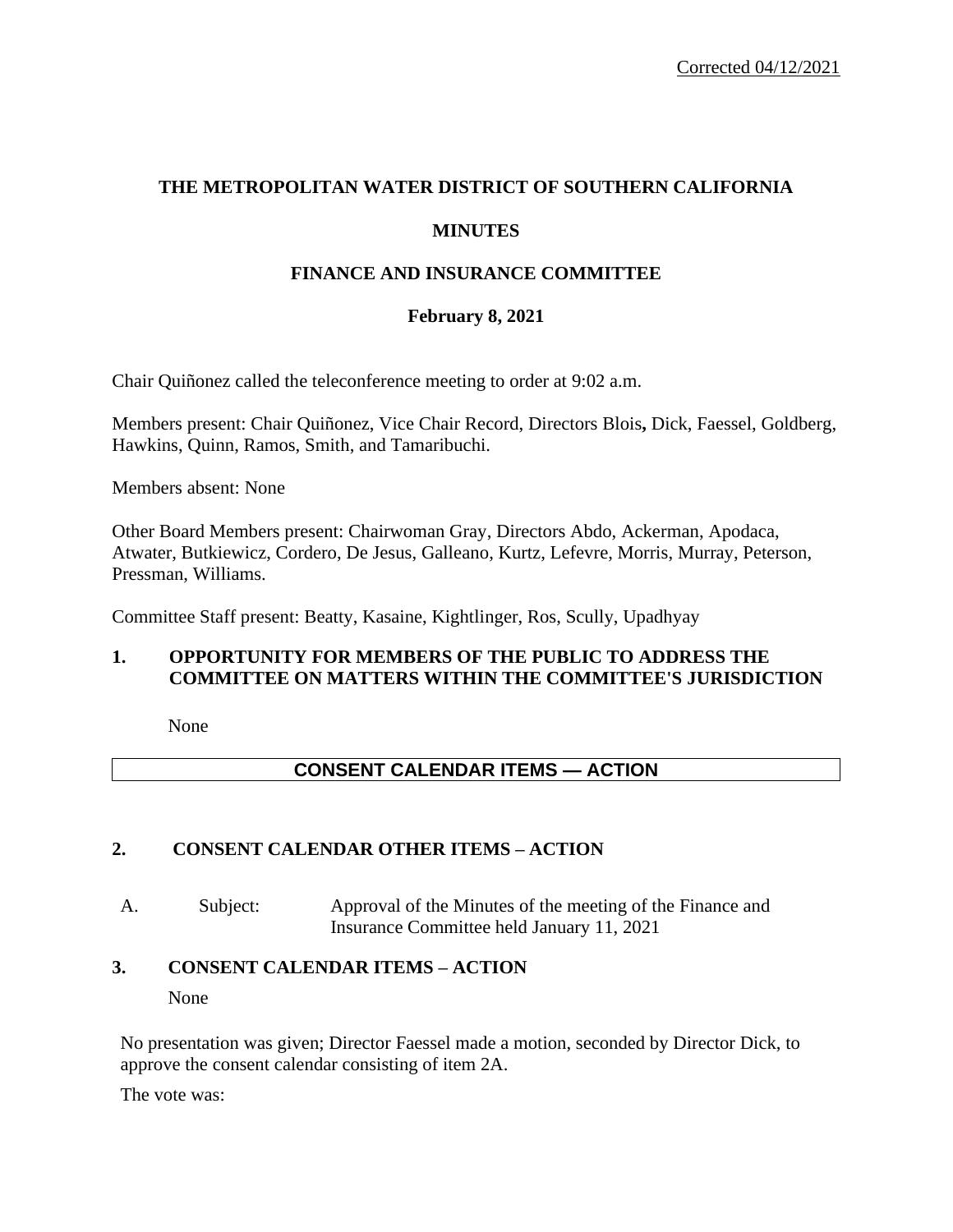Finance and Insurance Committee  $-2$ - February 8, 2021 **Minutes** 

| Ayes:        | Directors Blois, Dick, Faessel, Goldberg, Hawkins, Quinn, Quiñonez, Ramos,<br>Record, Smith and Tamaribuchi |
|--------------|-------------------------------------------------------------------------------------------------------------|
| Noes:        | <b>None</b>                                                                                                 |
| Abstentions: | <b>None</b>                                                                                                 |
| Absent:      | <b>None</b>                                                                                                 |
|              |                                                                                                             |

The motion passed by a vote of 11 ayes, 0 noes, 0 abstain, and 0 absent.

## **END OF CONSENT CALENDAR ITEMS**

## **4. OTHER BOARD ITEMS – ACTION**

None

## **5. BOARD INFORMATION ITEMS**

None

## **6. COMMITTEE ITEMS**

a. Subject: An Update of the Rate Refinement Process

Presented by: Katano Kasaine, Assistant General Manager and Chief Financial **Officer** 

Ms. Kasaine presented the committee with an update on the rate refinement process. Her update included a review of the workgroup's progress, next steps in reviewing the rate structure framework and principles, other rate refinement items to be discussed and the schedule for future workgroup meetings.

The following Directors provided comments or asked questions:

- 1. Smith Added
	- a. Requested a monthly update on the rate review process.
	- b. Requested the General Manager's explanation on dry-year allocations and how that ties into our rates.
	- c. Requested follow-up on Director Goldberg's request for a discussion on preferential rights.
	- 2. Goldberg

Staff responded to the Directors' questions and comments.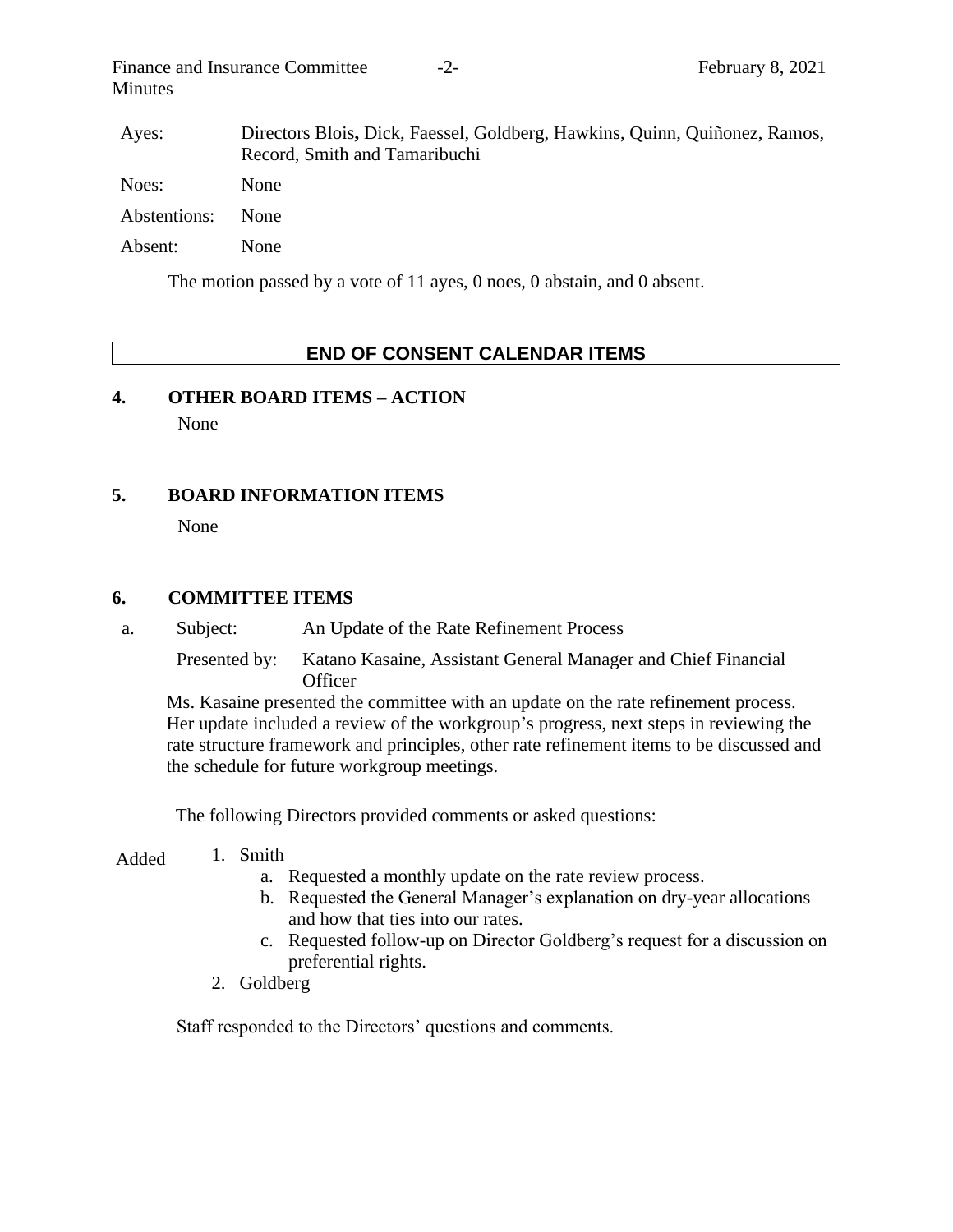b. Subject: Quarterly Financial Report

Presented by: Kelsey Decasas, Team Manager-Finance Reporting & Plant Asset

Ms. Kasaine introduced the item and Ms. Decasas presented the committee with Metropolitan's quarterly financial report for the period ending December 31, 2020, preliminary. Her report included cumulative water transactions in acre-feet, revenues, expenses, and unrestricted reserve balance for fiscal year 2020/21. She also reported on reimbursable costs and Operations & Maintenance costs for the Delta Conveyance Project through December 2020.

The following Directors provided comments or asked questions:

1. Smith

Staff responded to the Director's questions and comments.

c. Subject: Quarterly Investment Activities Report

Presented by: Sarah Meacham, Managing Director, PMF Asset Management

Ms. Kasaine introduced the item and Ms. Meacham presented the committee with an overview of Metropolitan's liquidity portfolio through December 31, 2020 and discussed the market environment, sector allocation, credit quality, investment strategy, returns, and outlooks.

#### **7. MANAGEMENT REPORT**

#### a. Subject: Chief Financial Officer's report

Ms. Kasaine presented the committee with an overview of the Water Revenue Bonds, 2021 Series A and the results from the series.